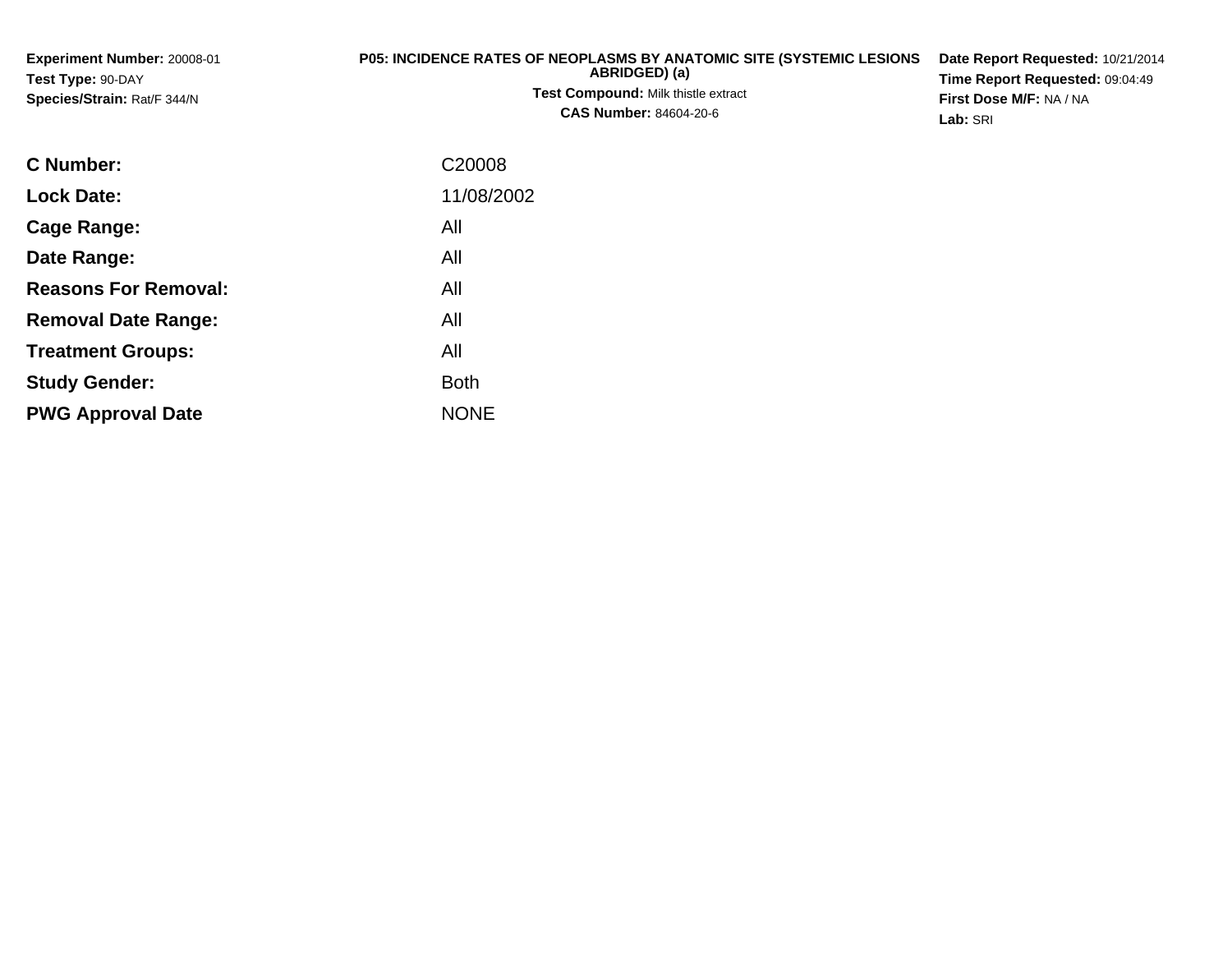| Experiment Number: 20008-01<br>Test Type: 90-DAY |                        | P05: INCIDENCE RATES OF NEOPLASMS BY ANATOMIC SITE (SYSTEMIC LESIONS<br>ABRIDGED) (a) | Date Report Requested: 10/21/2014<br>Time Report Requested: 09:04:49 |           |           |           |
|--------------------------------------------------|------------------------|---------------------------------------------------------------------------------------|----------------------------------------------------------------------|-----------|-----------|-----------|
| Species/Strain: Rat/F 344/N                      |                        | Test Compound: Milk thistle extract                                                   | First Dose M/F: NA / NA                                              |           |           |           |
|                                                  |                        | <b>CAS Number: 84604-20-6</b>                                                         |                                                                      | Lab: SRI  |           |           |
| F 344/N Rat MALE                                 | <b>PPM</b><br>$\bf{0}$ | <b>PPM</b><br>3125                                                                    | <b>PPM</b><br>6250                                                   | 12500 PPM | 25000 PPM | 50000 PPM |
| <b>Disposition Summary</b>                       |                        |                                                                                       |                                                                      |           |           |           |
| <b>Animals Initially In Study</b>                | 10                     | 10                                                                                    | 10                                                                   | 10        | 10        | 10        |
| <b>Early Deaths</b>                              |                        |                                                                                       |                                                                      |           |           |           |
| <b>Survivors</b>                                 |                        |                                                                                       |                                                                      |           |           |           |
| <b>Terminal Sacrifice</b>                        | 10                     | 10                                                                                    | 10                                                                   | 10        | 10        | 10        |
| <b>Animals Examined Microscopically</b>          | 10                     | 10                                                                                    | 10                                                                   | 10        | 10        | 10        |
| <b>ALIMENTARY SYSTEM</b>                         |                        |                                                                                       |                                                                      |           |           |           |
| Esophagus                                        | (10)                   | (0)                                                                                   | (0)                                                                  | (0)       | (0)       | (10)      |
| Intestine Large, Cecum                           | (10)                   | (0)                                                                                   | (0)                                                                  | (0)       | (0)       | (10)      |
| Intestine Large, Colon                           | (10)                   | (0)                                                                                   | (0)                                                                  | (0)       | (0)       | (10)      |
| Intestine Large, Rectum                          | (10)                   | (0)                                                                                   | (0)                                                                  | (0)       | (0)       | (10)      |
| Intestine Small, Duodenum                        | (10)                   | (0)                                                                                   | (0)                                                                  | (0)       | (0)       | (10)      |
| Intestine Small, Ileum                           | (10)                   | (0)                                                                                   | (0)                                                                  | (0)       | (0)       | (10)      |
| Intestine Small, Jejunum                         | (10)                   | (0)                                                                                   | (0)                                                                  | (0)       | (0)       | (10)      |
| Liver                                            | (10)                   | (1)                                                                                   | (10)                                                                 | (10)      | (10)      | (10)      |
| Pancreas                                         | (10)                   | (0)                                                                                   | (0)                                                                  | (0)       | (0)       | (10)      |
| <b>Salivary Glands</b>                           | (10)                   | (0)                                                                                   | (0)                                                                  | (0)       | (0)       | (10)      |
| Stomach, Forestomach                             | (10)                   | (0)                                                                                   | (0)                                                                  | (0)       | (0)       | (10)      |
| Stomach, Glandular                               | (10)                   | (0)                                                                                   | (0)                                                                  | (0)       | (0)       | (10)      |
| CARDIOVASCULAR SYSTEM                            |                        |                                                                                       |                                                                      |           |           |           |
| Heart                                            | (10)                   | (10)                                                                                  | (10)                                                                 | (10)      | (10)      | (10)      |
| <b>ENDOCRINE SYSTEM</b>                          |                        |                                                                                       |                                                                      |           |           |           |
| <b>Adrenal Cortex</b>                            | (10)                   | (0)                                                                                   | (0)                                                                  | (0)       | (0)       | (10)      |
| Adrenal Medulla                                  | (10)                   | (0)                                                                                   | (0)                                                                  | (0)       | (0)       | (10)      |
| Parathyroid Gland                                | (10)                   | (0)                                                                                   | (0)                                                                  | (0)       | (0)       | (10)      |
| <b>Pituitary Gland</b>                           | (10)                   | (0)                                                                                   | (0)                                                                  | (0)       | (0)       | (10)      |

b - Primary tumors: all tumors except metastatic tumors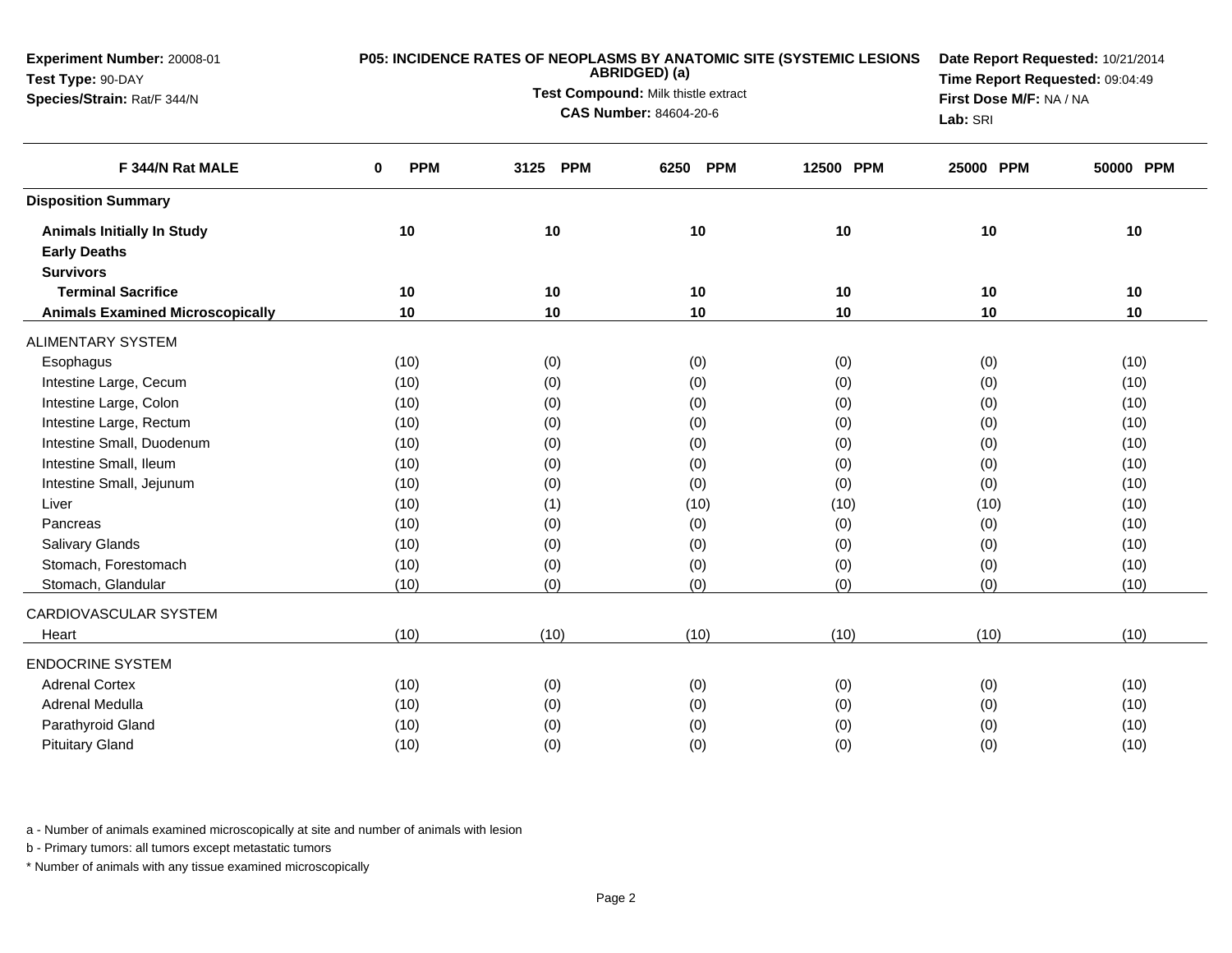| Experiment Number: 20008-01<br>Test Type: 90-DAY | P05: INCIDENCE RATES OF NEOPLASMS BY ANATOMIC SITE (SYSTEMIC LESIONS | Date Report Requested: 10/21/2014<br>Time Report Requested: 09:04:49 |                         |           |           |           |
|--------------------------------------------------|----------------------------------------------------------------------|----------------------------------------------------------------------|-------------------------|-----------|-----------|-----------|
| Species/Strain: Rat/F 344/N                      |                                                                      | Test Compound: Milk thistle extract                                  | First Dose M/F: NA / NA |           |           |           |
|                                                  |                                                                      | <b>CAS Number: 84604-20-6</b>                                        |                         | Lab: SRI  |           |           |
| F 344/N Rat MALE                                 | <b>PPM</b><br>$\mathbf 0$                                            | 3125 PPM                                                             | <b>PPM</b><br>6250      | 12500 PPM | 25000 PPM | 50000 PPM |
| <b>Thyroid Gland</b>                             | (10)                                                                 | (0)                                                                  | (0)                     | (0)       | (0)       | (10)      |
| <b>GENERAL BODY SYSTEM</b><br>None               |                                                                      |                                                                      |                         |           |           |           |
| <b>GENITAL SYSTEM</b>                            |                                                                      |                                                                      |                         |           |           |           |
| Epididymis                                       | (10)                                                                 | (0)                                                                  | (0)                     | (0)       | (0)       | (10)      |
| <b>Preputial Gland</b>                           | (10)                                                                 | (0)                                                                  | (0)                     | (0)       | (0)       | (10)      |
| Prostate                                         | (10)                                                                 | (0)                                                                  | (0)                     | (0)       | (0)       | (10)      |
| <b>Seminal Vesicle</b>                           | (10)                                                                 | (0)                                                                  | (0)                     | (0)       | (0)       | (10)      |
| <b>Testes</b>                                    | (10)                                                                 | (0)                                                                  | (0)                     | (0)       | (0)       | (10)      |
| <b>HEMATOPOIETIC SYSTEM</b>                      |                                                                      |                                                                      |                         |           |           |           |
| <b>Bone Marrow</b>                               | (10)                                                                 | (0)                                                                  | (0)                     | (0)       | (0)       | (10)      |
| Lymph Node                                       | (1)                                                                  | (0)                                                                  | (0)                     | (0)       | (0)       | (1)       |
| Lymph Node, Mandibular                           | (1)                                                                  | (0)                                                                  | (0)                     | (0)       | (0)       | (0)       |
| Lymph Node, Mesenteric                           | (10)                                                                 | (0)                                                                  | (0)                     | (0)       | (0)       | (10)      |
| Spleen                                           | (10)                                                                 | (0)                                                                  | (0)                     | (0)       | (0)       | (10)      |
| Thymus                                           | (10)                                                                 | (0)                                                                  | (0)                     | (0)       | (0)       | (10)      |
| <b>INTEGUMENTARY SYSTEM</b>                      |                                                                      |                                                                      |                         |           |           |           |
| Mammary Gland                                    | (10)                                                                 | (0)                                                                  | (0)                     | (0)       | (0)       | (10)      |
| Skin                                             | (10)                                                                 | (0)                                                                  | (1)                     | (0)       | (0)       | (10)      |
| MUSCULOSKELETAL SYSTEM                           |                                                                      |                                                                      |                         |           |           |           |
| Bone                                             | (10)                                                                 | (0)                                                                  | (0)                     | (0)       | (0)       | (10)      |
| NERVOUS SYSTEM                                   |                                                                      |                                                                      |                         |           |           |           |
| <b>Brain</b>                                     | (10)                                                                 | (0)                                                                  | (0)                     | (0)       | (0)       | (10)      |
| <b>RESPIRATORY SYSTEM</b>                        |                                                                      |                                                                      |                         |           |           |           |
| Lung                                             | (10)                                                                 | (0)                                                                  | (0)                     | (0)       | (0)       | (10)      |
|                                                  |                                                                      |                                                                      |                         |           |           |           |

b - Primary tumors: all tumors except metastatic tumors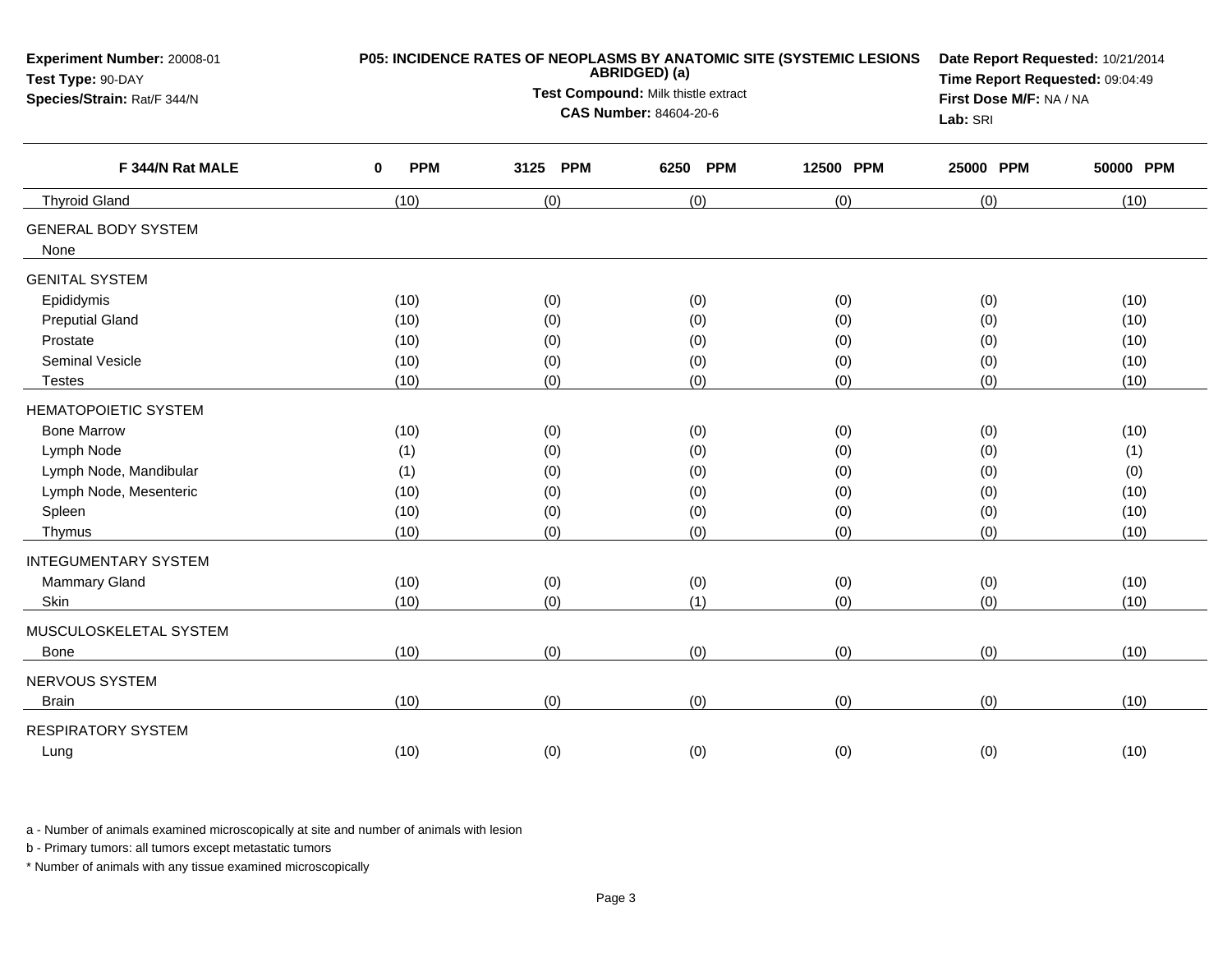| Experiment Number: 20008-01<br>Test Type: 90-DAY<br>Species/Strain: Rat/F 344/N |                           | P05: INCIDENCE RATES OF NEOPLASMS BY ANATOMIC SITE (SYSTEMIC LESIONS<br>ABRIDGED) (a)<br>Test Compound: Milk thistle extract<br><b>CAS Number: 84604-20-6</b> | Date Report Requested: 10/21/2014<br>Time Report Requested: 09:04:49<br>First Dose M/F: NA / NA<br>Lab: SRI |                     |           |           |
|---------------------------------------------------------------------------------|---------------------------|---------------------------------------------------------------------------------------------------------------------------------------------------------------|-------------------------------------------------------------------------------------------------------------|---------------------|-----------|-----------|
| F 344/N Rat MALE                                                                | <b>PPM</b><br>$\mathbf 0$ | <b>PPM</b><br>3125                                                                                                                                            | <b>PPM</b><br>6250                                                                                          | <b>PPM</b><br>12500 | 25000 PPM | 50000 PPM |
| Nose                                                                            | (10)                      | (0)                                                                                                                                                           | (0)                                                                                                         | (0)                 | (0)       | (10)      |
| Trachea                                                                         | (10)                      | (0)                                                                                                                                                           | (0)                                                                                                         | (0)                 | (0)       | (10)      |
| SPECIAL SENSES SYSTEM                                                           |                           |                                                                                                                                                               |                                                                                                             |                     |           |           |
| Eye                                                                             | (10)                      | (0)                                                                                                                                                           | (0)                                                                                                         | (0)                 | (0)       | (10)      |
| <b>Harderian Gland</b>                                                          | (10)                      | (0)                                                                                                                                                           | (0)                                                                                                         | (0)                 | (0)       | (10)      |
| Lacrimal Gland                                                                  | (1)                       | (0)                                                                                                                                                           | (0)                                                                                                         | (0)                 | (0)       | (1)       |
| <b>URINARY SYSTEM</b>                                                           |                           |                                                                                                                                                               |                                                                                                             |                     |           |           |
| Kidney                                                                          | (10)                      | (0)                                                                                                                                                           | (10)                                                                                                        | (10)                | (10)      | (10)      |
| <b>Urinary Bladder</b>                                                          | (10)                      | (0)                                                                                                                                                           | (0)<br>(0)                                                                                                  |                     | (0)       | (10)      |

b - Primary tumors: all tumors except metastatic tumors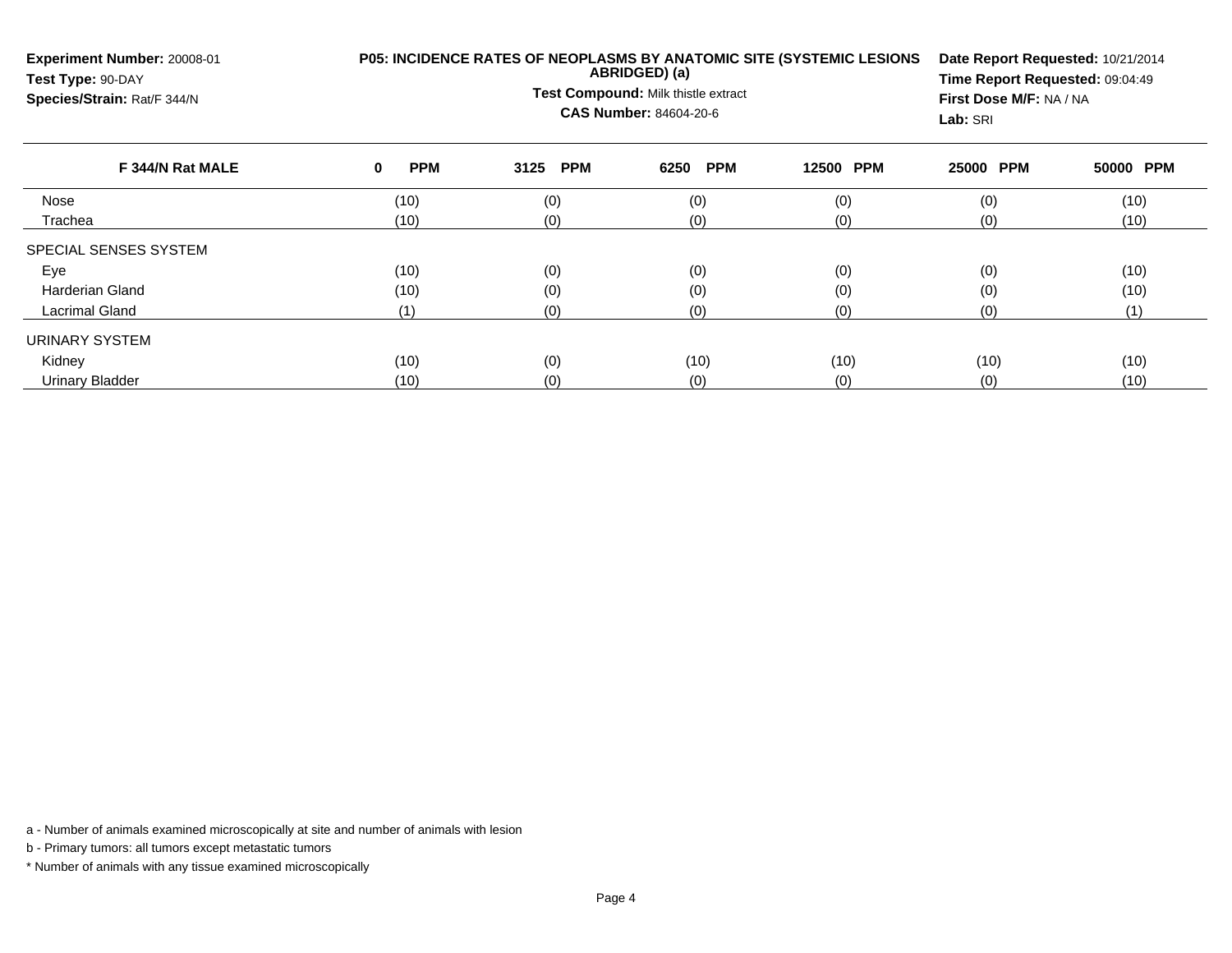| Experiment Number: 20008-01<br>Test Type: 90-DAY<br>Species/Strain: Rat/F 344/N                            | P05: INCIDENCE RATES OF NEOPLASMS BY ANATOMIC SITE (SYSTEMIC LESIONS<br>ABRIDGED) (a)<br>Test Compound: Milk thistle extract<br><b>CAS Number: 84604-20-6</b> |            |      |            |      |            | Date Report Requested: 10/21/2014<br>Time Report Requested: 09:04:49<br>First Dose M/F: NA / NA<br>Lab: SRI |           |  |           |  |
|------------------------------------------------------------------------------------------------------------|---------------------------------------------------------------------------------------------------------------------------------------------------------------|------------|------|------------|------|------------|-------------------------------------------------------------------------------------------------------------|-----------|--|-----------|--|
| F 344/N Rat MALE                                                                                           | $\bf{0}$                                                                                                                                                      | <b>PPM</b> | 3125 | <b>PPM</b> | 6250 | <b>PPM</b> | <b>PPM</b><br>12500                                                                                         | 25000 PPM |  | 50000 PPM |  |
| <b>Tumor Summary for MALE</b>                                                                              |                                                                                                                                                               |            |      |            |      |            |                                                                                                             |           |  |           |  |
| <b>Total Animals with Primary Neoplasms (b)</b><br><b>Total Primary Neoplasms</b>                          |                                                                                                                                                               |            |      |            |      |            |                                                                                                             |           |  |           |  |
| <b>Total Animals with Benign Neoplasms</b><br><b>Total Benign Neoplasms</b>                                |                                                                                                                                                               |            |      |            |      |            |                                                                                                             |           |  |           |  |
| <b>Total Animals with Malignant Neoplasms</b><br><b>Total Malignant Neoplasms</b>                          |                                                                                                                                                               |            |      |            |      |            |                                                                                                             |           |  |           |  |
| <b>Total Animals with Metastatic Neoplasms</b><br><b>Total Metastatic Neoplasms</b>                        |                                                                                                                                                               |            |      |            |      |            |                                                                                                             |           |  |           |  |
| <b>Total Animals with Malignant Neoplasms</b><br><b>Uncertain Primary Site</b>                             |                                                                                                                                                               |            |      |            |      |            |                                                                                                             |           |  |           |  |
| Total Animals with Neoplasms Uncertain -<br><b>Benign or Malignant</b><br><b>Total Uncertain Neoplasms</b> |                                                                                                                                                               |            |      |            |      |            |                                                                                                             |           |  |           |  |

\*\*\*END OF MALE DATA\*\*\*

a - Number of animals examined microscopically at site and number of animals with lesion

b - Primary tumors: all tumors except metastatic tumors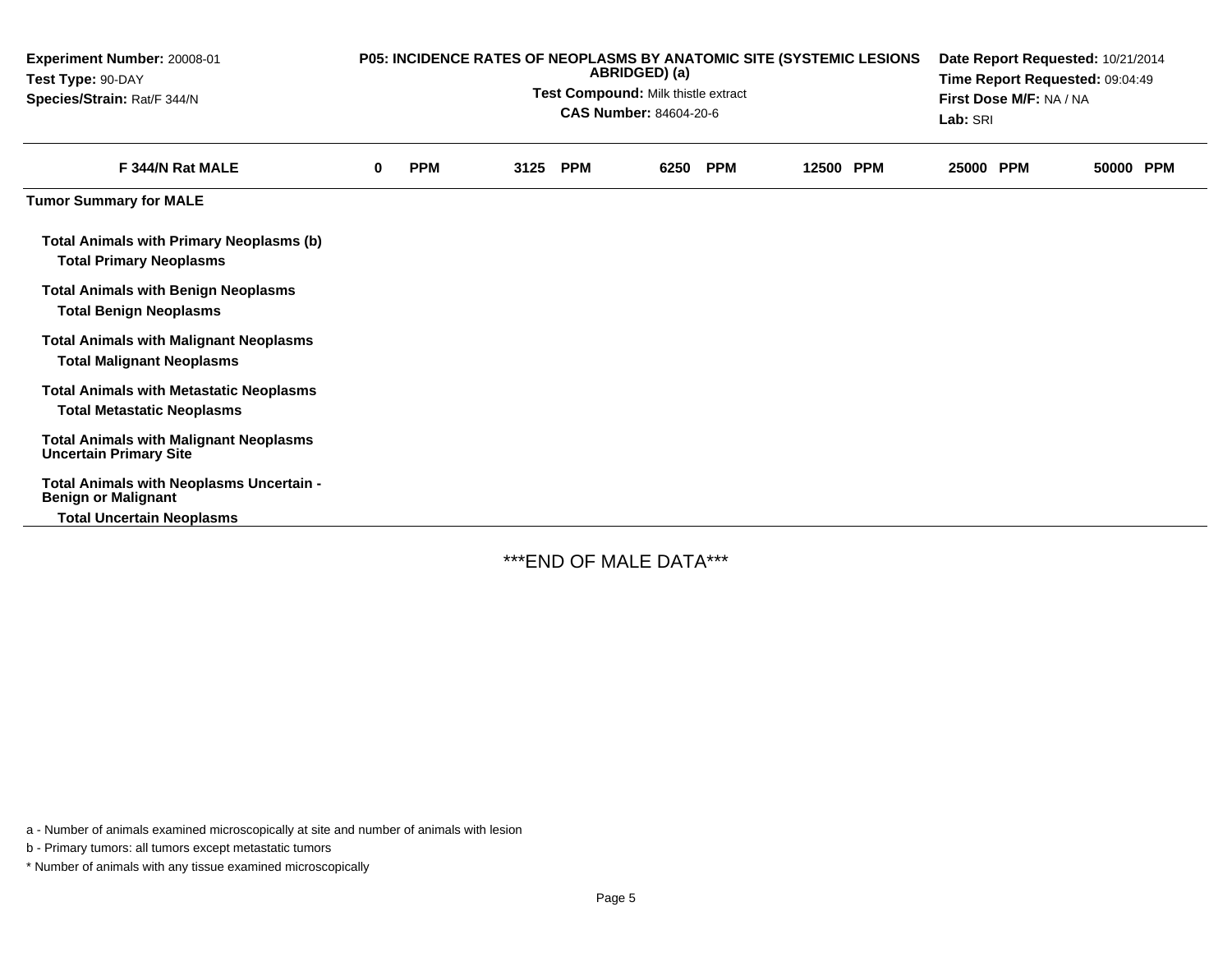| Experiment Number: 20008-01<br>Test Type: 90-DAY |                 | P05: INCIDENCE RATES OF NEOPLASMS BY ANATOMIC SITE (SYSTEMIC LESIONS<br>ABRIDGED) (a) | Date Report Requested: 10/21/2014<br>Time Report Requested: 09:04:49 |                                     |           |           |
|--------------------------------------------------|-----------------|---------------------------------------------------------------------------------------|----------------------------------------------------------------------|-------------------------------------|-----------|-----------|
| Species/Strain: Rat/F 344/N                      |                 | Test Compound: Milk thistle extract                                                   |                                                                      |                                     |           |           |
|                                                  |                 | <b>CAS Number: 84604-20-6</b>                                                         |                                                                      | First Dose M/F: NA / NA<br>Lab: SRI |           |           |
| F 344/N Rat FEMALE                               | <b>PPM</b><br>0 | <b>PPM</b><br>3125                                                                    | <b>PPM</b><br>6250                                                   | 12500 PPM                           | 25000 PPM | 50000 PPM |
| <b>Disposition Summary</b>                       |                 |                                                                                       |                                                                      |                                     |           |           |
| <b>Animals Initially In Study</b>                | 10              | 10                                                                                    | 10                                                                   | 10                                  | 10        | 10        |
| <b>Early Deaths</b>                              |                 |                                                                                       |                                                                      |                                     |           |           |
| <b>Survivors</b>                                 |                 |                                                                                       |                                                                      |                                     |           |           |
| <b>Terminal Sacrifice</b>                        | 10              | 10                                                                                    | 10                                                                   | 10                                  | 10        | 10        |
| <b>Animals Examined Microscopically</b>          | 10              | 10                                                                                    | 10                                                                   | 10                                  | 10        | 10        |
| <b>ALIMENTARY SYSTEM</b>                         |                 |                                                                                       |                                                                      |                                     |           |           |
| Esophagus                                        | (10)            | (0)                                                                                   | (0)                                                                  | (0)                                 | (0)       | (9)       |
| Intestine Large, Cecum                           | (10)            | (0)                                                                                   | (0)                                                                  | (0)                                 | (0)       | (10)      |
| Intestine Large, Colon                           | (10)            | (0)                                                                                   | (0)                                                                  | (0)                                 | (0)       | (10)      |
| Intestine Large, Rectum                          | (10)            | (0)                                                                                   | (0)                                                                  | (0)                                 | (0)       | (10)      |
| Intestine Small, Duodenum                        | (10)            | (0)                                                                                   | (0)                                                                  | (0)                                 | (0)       | (10)      |
| Intestine Small, Ileum                           | (10)            | (0)                                                                                   | (0)                                                                  | (0)                                 | (0)       | (10)      |
| Intestine Small, Jejunum                         | (10)            | (0)                                                                                   | (0)                                                                  | (0)                                 | (0)       | (10)      |
| Liver                                            | (10)            | (10)                                                                                  | (10)                                                                 | (10)                                | (10)      | (10)      |
| Pancreas                                         | (10)            | (0)                                                                                   | (0)                                                                  | (0)                                 | (0)       | (10)      |
| <b>Salivary Glands</b>                           | (10)            | (10)                                                                                  | (10)                                                                 | (10)                                | (7)       | (10)      |
| Stomach, Forestomach                             | (10)            | (0)                                                                                   | (0)                                                                  | (0)                                 | (0)       | (10)      |
| Stomach, Glandular                               | (10)            | (0)                                                                                   | (0)                                                                  | (0)                                 | (0)       | (10)      |
| Tooth                                            | (1)             | (0)                                                                                   | (0)                                                                  | (0)                                 | (0)       | (0)       |
| CARDIOVASCULAR SYSTEM                            |                 |                                                                                       |                                                                      |                                     |           |           |
| Heart                                            | (10)            | (0)                                                                                   | (0)                                                                  | (0)                                 | (0)       | (10)      |
| <b>ENDOCRINE SYSTEM</b>                          |                 |                                                                                       |                                                                      |                                     |           |           |
| <b>Adrenal Cortex</b>                            | (10)            | (0)                                                                                   | (0)                                                                  | (0)                                 | (0)       | (10)      |
| Adrenal Medulla                                  | (10)            | (0)                                                                                   | (0)                                                                  | (0)                                 | (0)       | (10)      |
| Parathyroid Gland                                | (10)            | (0)                                                                                   | (0)                                                                  | (0)                                 | (0)       | (10)      |

b - Primary tumors: all tumors except metastatic tumors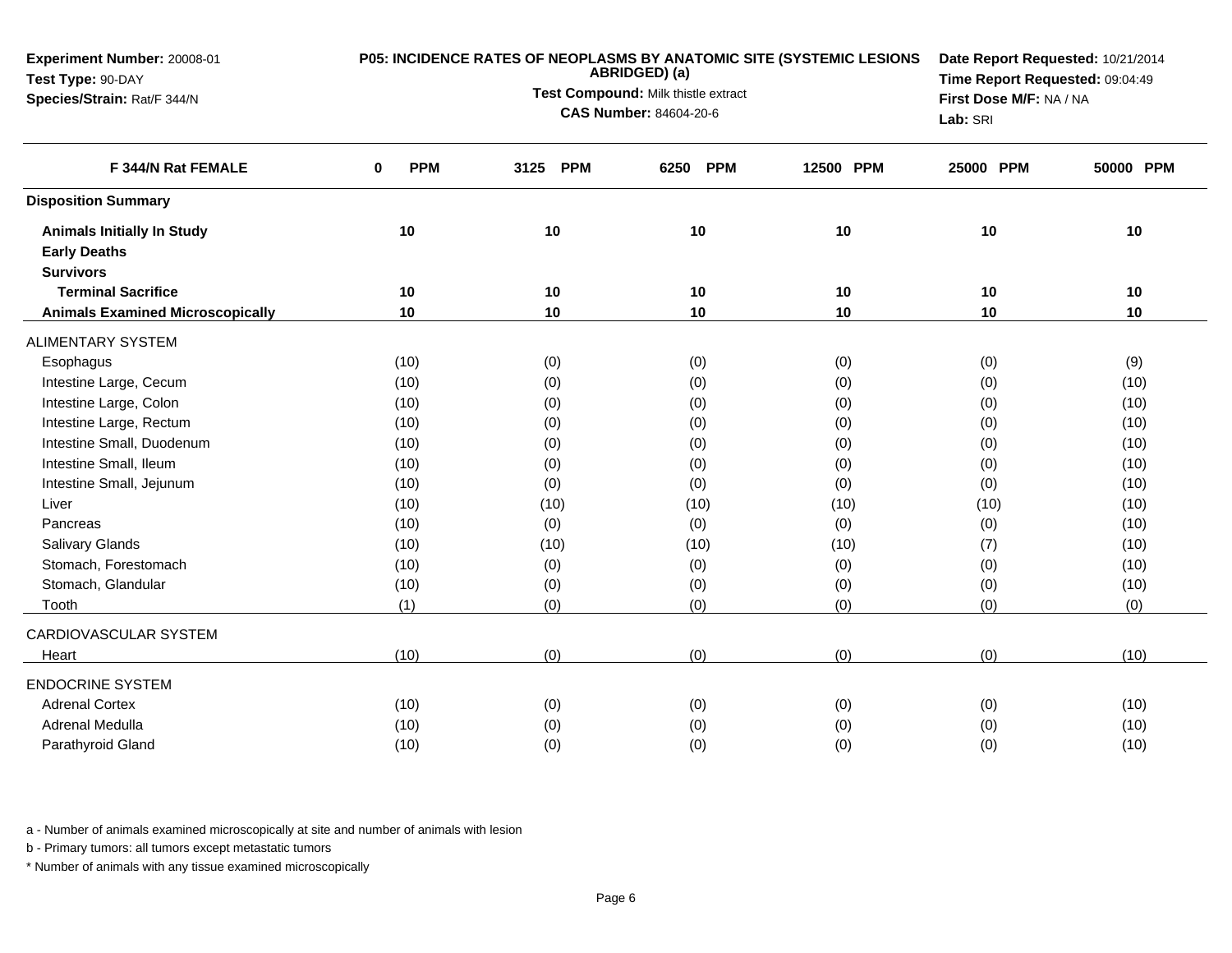|                        | Date Report Requested: 10/21/2014<br>Time Report Requested: 09:04:49 |                    |                                                                                                            |                                                                                           |                                                     |
|------------------------|----------------------------------------------------------------------|--------------------|------------------------------------------------------------------------------------------------------------|-------------------------------------------------------------------------------------------|-----------------------------------------------------|
|                        |                                                                      |                    |                                                                                                            |                                                                                           |                                                     |
|                        |                                                                      |                    |                                                                                                            | Lab: SRI                                                                                  |                                                     |
| <b>PPM</b><br>$\bf{0}$ | <b>PPM</b><br>3125                                                   | <b>PPM</b><br>6250 | 12500 PPM                                                                                                  | 25000 PPM                                                                                 | 50000 PPM                                           |
| (10)                   | (0)                                                                  | (0)                | (0)                                                                                                        | (0)                                                                                       | (9)                                                 |
| (10)                   | (0)                                                                  | (0)                | (0)                                                                                                        | (0)                                                                                       | (10)                                                |
|                        |                                                                      |                    |                                                                                                            |                                                                                           |                                                     |
|                        |                                                                      |                    |                                                                                                            |                                                                                           |                                                     |
| (10)                   | (1)                                                                  | (1)                | (1)                                                                                                        |                                                                                           | (10)                                                |
| (10)                   | (0)                                                                  | (0)                | (0)                                                                                                        | (0)                                                                                       | (10)                                                |
| (10)                   | (1)                                                                  | (0)                | (2)                                                                                                        | (0)                                                                                       | (10)                                                |
|                        |                                                                      |                    |                                                                                                            |                                                                                           |                                                     |
| (10)                   | (0)                                                                  | (0)                | (0)                                                                                                        | (0)                                                                                       | (10)                                                |
| (1)                    | (0)                                                                  | (2)                | (1)                                                                                                        | (0)                                                                                       | (0)                                                 |
| (2)                    | (0)                                                                  | (0)                | (0)                                                                                                        | (0)                                                                                       | (1)                                                 |
| (10)                   | (0)                                                                  | (0)                | (0)                                                                                                        | (0)                                                                                       | (10)                                                |
| (10)                   | (0)                                                                  | (0)                | (0)                                                                                                        | (0)                                                                                       | (10)                                                |
| (10)                   | (0)                                                                  | (0)                | (0)                                                                                                        | (0)                                                                                       | (10)                                                |
|                        |                                                                      |                    |                                                                                                            |                                                                                           |                                                     |
| (10)                   |                                                                      |                    |                                                                                                            |                                                                                           | (10)                                                |
| (10)                   | (0)                                                                  | (0)                | (0)                                                                                                        | (0)                                                                                       | (10)                                                |
|                        |                                                                      |                    |                                                                                                            |                                                                                           |                                                     |
| (10)                   | (0)                                                                  | (0)                | (0)                                                                                                        | (0)                                                                                       | (10)                                                |
|                        |                                                                      |                    |                                                                                                            |                                                                                           |                                                     |
| (10)                   | (0)                                                                  | (0)                | (0)                                                                                                        | (0)                                                                                       | (10)                                                |
|                        |                                                                      |                    |                                                                                                            |                                                                                           |                                                     |
|                        |                                                                      |                    |                                                                                                            |                                                                                           | (10)                                                |
|                        |                                                                      |                    |                                                                                                            |                                                                                           | (10)                                                |
|                        | (10)<br>(10)                                                         | (0)<br>(0)<br>(0)  | ABRIDGED) (a)<br>Test Compound: Milk thistle extract<br><b>CAS Number: 84604-20-6</b><br>(0)<br>(0)<br>(0) | P05: INCIDENCE RATES OF NEOPLASMS BY ANATOMIC SITE (SYSTEMIC LESIONS<br>(0)<br>(0)<br>(0) | First Dose M/F: NA / NA<br>(0)<br>(0)<br>(0)<br>(0) |

b - Primary tumors: all tumors except metastatic tumors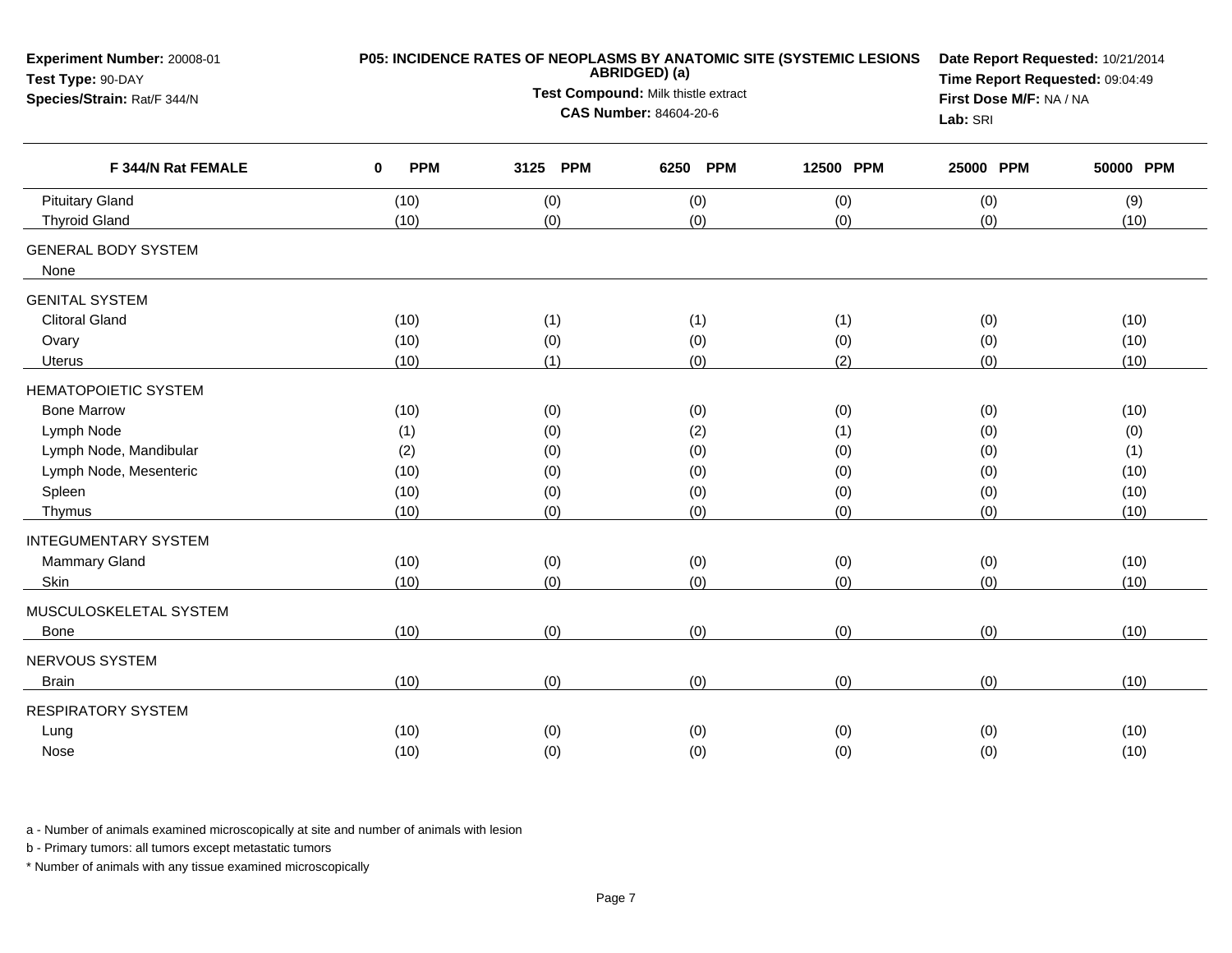| Experiment Number: 20008-01<br>Test Type: 90-DAY<br>Species/Strain: Rat/F 344/N |                 | P05: INCIDENCE RATES OF NEOPLASMS BY ANATOMIC SITE (SYSTEMIC LESIONS<br>ABRIDGED) (a)<br>Test Compound: Milk thistle extract<br>CAS Number: 84604-20-6 |                    |                     |           |           |  |  |  |  |
|---------------------------------------------------------------------------------|-----------------|--------------------------------------------------------------------------------------------------------------------------------------------------------|--------------------|---------------------|-----------|-----------|--|--|--|--|
| F 344/N Rat FEMALE                                                              | <b>PPM</b><br>0 | <b>PPM</b><br>3125                                                                                                                                     | <b>PPM</b><br>6250 | <b>PPM</b><br>12500 | 25000 PPM | 50000 PPM |  |  |  |  |
| Trachea                                                                         | (10)            | (0)                                                                                                                                                    | (0)                | (0)                 | (0)       | (10)      |  |  |  |  |
| SPECIAL SENSES SYSTEM                                                           |                 |                                                                                                                                                        |                    |                     |           |           |  |  |  |  |
| Eye                                                                             | (10)            | (0)                                                                                                                                                    | (0)                | (0)                 | (0)       | (10)      |  |  |  |  |
| <b>Harderian Gland</b>                                                          | (10)            | (0)                                                                                                                                                    | (0)                | (0)                 | (0)       | (10)      |  |  |  |  |
| URINARY SYSTEM                                                                  |                 |                                                                                                                                                        |                    |                     |           |           |  |  |  |  |
| Kidney                                                                          | (10)            | (0)                                                                                                                                                    | (0)                | (0)                 | (0)       | (10)      |  |  |  |  |
| <b>Urinary Bladder</b>                                                          | (10)            | (0)                                                                                                                                                    | (0)                | (0)                 | (0)       | (10)      |  |  |  |  |

b - Primary tumors: all tumors except metastatic tumors